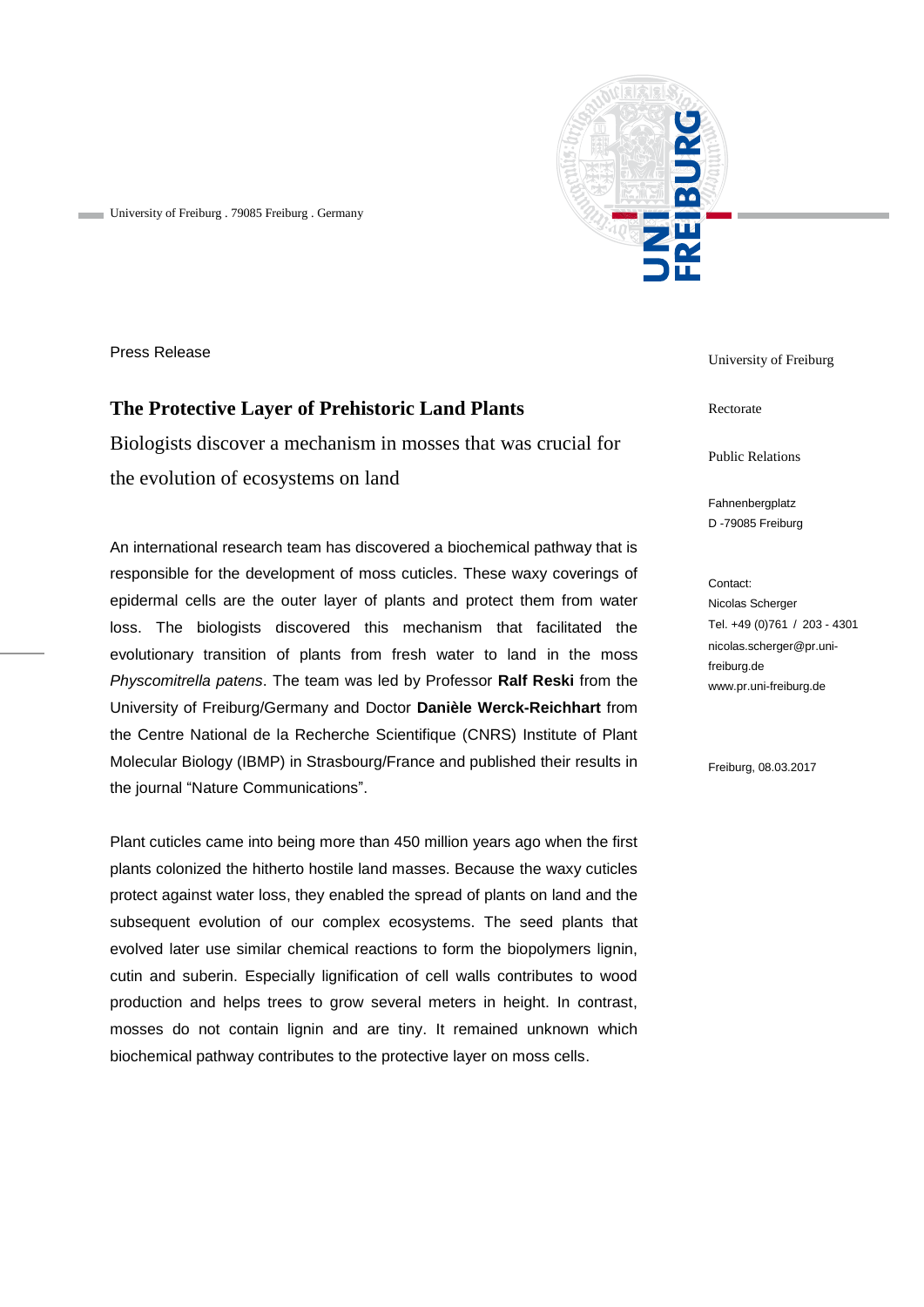The researchers now found that the enzyme CYP98 from the family of cytochromes P450 plays a crucial role: While it initiates the production of lignin in seed plants, it is responsible for the development of a phenolenriched cuticle in *Physcomitrella*. When they switched off the gene that is responsible for the synthesis of this enzyme, moss developed without cuticles. As a result, these moss plants were not protected against the environment and, moreover, were not able to form complex tissues: the developing organs fused and their further development was halted. The researchers could compensate this genetic defect by feeding the plants with caffeic acid, which they identified as the main component of the moss phenolic metabolism. The biologists conclude that the moss cuticle predated the evolution of lignin, cutin and suberin and may therefore originate from the last common ancestor of mosses and seed plants – the prehistoric plants which left the fresh water to dwell on rocks and thus laid the foundation for the development of all current ecosystems on the mainland.

"Our results reveal one of the earliest evolutionary innovations that helped the first plants to survive on land over 450 million years ago," explains Reski. "It furthers suggests new biotechnology strategies for engineering biopolymers in plants beyond the well-known lignin production of trees."

Werck-Reichhart and Reski were Senior Fellows of the Freiburg Institute for Advanced Studies (FRIAS) and the University of Strasbourg Institute for Advanced Study (USIAS) which funded their German-French co-operation project "METABEVO". Reski holds the Chair of Plant Biotechnology at the Faculty of Biology of the University of Freiburg/Germany. He is a founding principal investigator of the Cluster of Excellence BIOSS Centre for Biological Signalling Studies.

Researchers from the University of Strasbourg/France, the University of Victoria/Canada and from Cornell University/USA were also involved in this study.

The University of Freiburg achieves top positions in all university rankings. Its research, teaching, and continuing education have received prestigious awards in nationwide competitions. Over 24,000 students from 100 nations are enrolled in 188 degree programs. Around 5,000 teachers and administrative employees put in their effort every day – and experience that family friendliness, equal opportunity, and environmental protection are more than just empty phrases here.